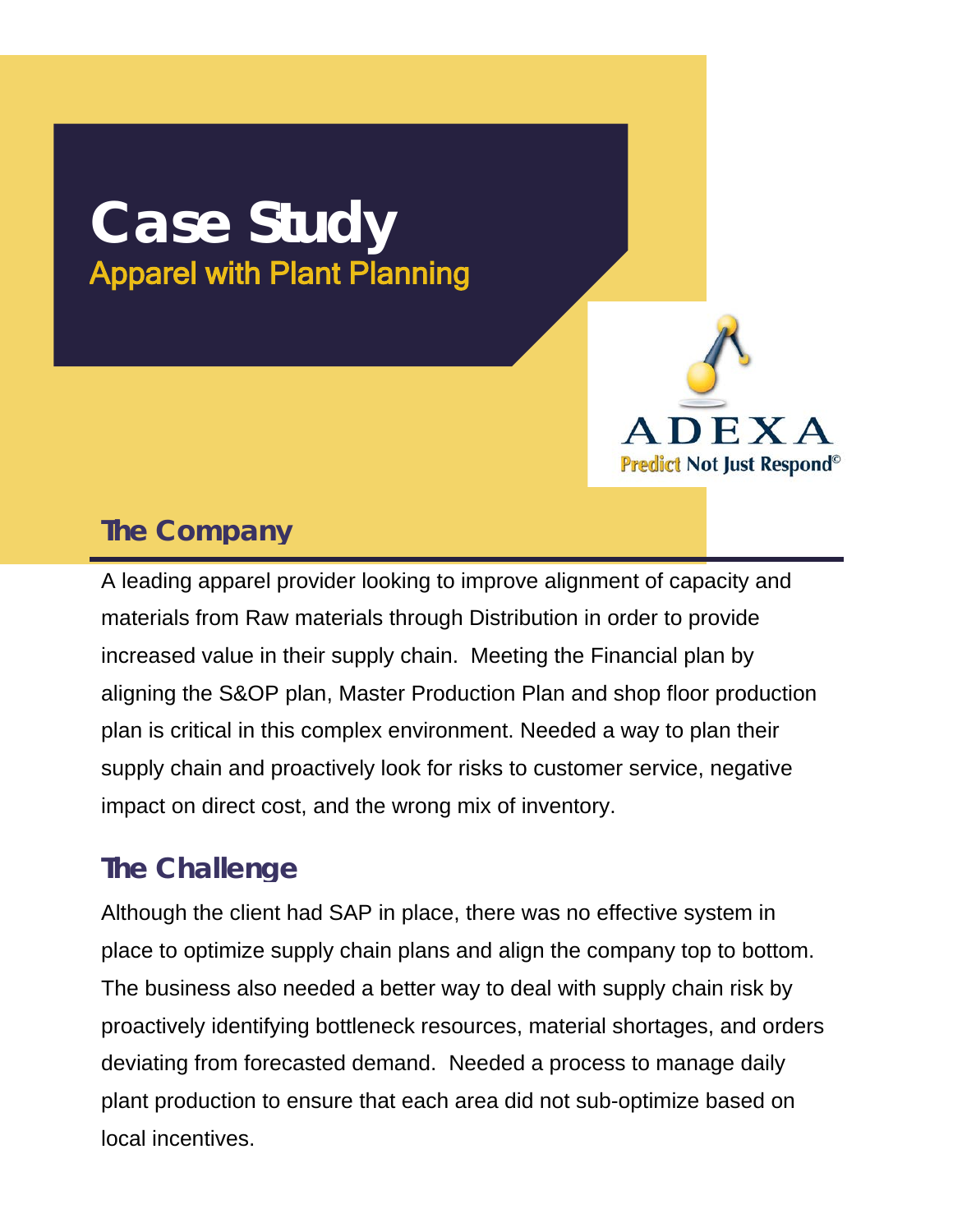## Adexa Solution Overview

- $\triangleright$  Supply Chain Planning
- $\triangleright$  Plant Planning and Sequencing
- $\triangleright$  Predictive Analytics
- $\triangleright$  Master Data Management for SAP

Supply Chain Planning for Monthly, Weekly and Daily processes. Monthly plan to determine how to allocate and configure capacity to match demand for product families and plan long lead time items. Weekly process to plan makes to stock orders. Daily plan for make to order products and items at risk of stock out.

- $\triangleright$  Plan Alignment of Capacity with Demand
- $\triangleright$  Determine when to make configuration changes to machines
- $\triangleright$  Order long lead time materials
- $\triangleright$  Provide a Master Production Schedule and determine how often to make low volume products
- $\triangleright$  Prioritize demand to meet customer demand in a way that aligns with business priorities
- $\triangleright$  Allocate capacity to business units and product lines when in oversold position

Plant Planning and Sequencing daily to determine the best sequence to coordinate the main areas of the operation to optimize total throughput and meet